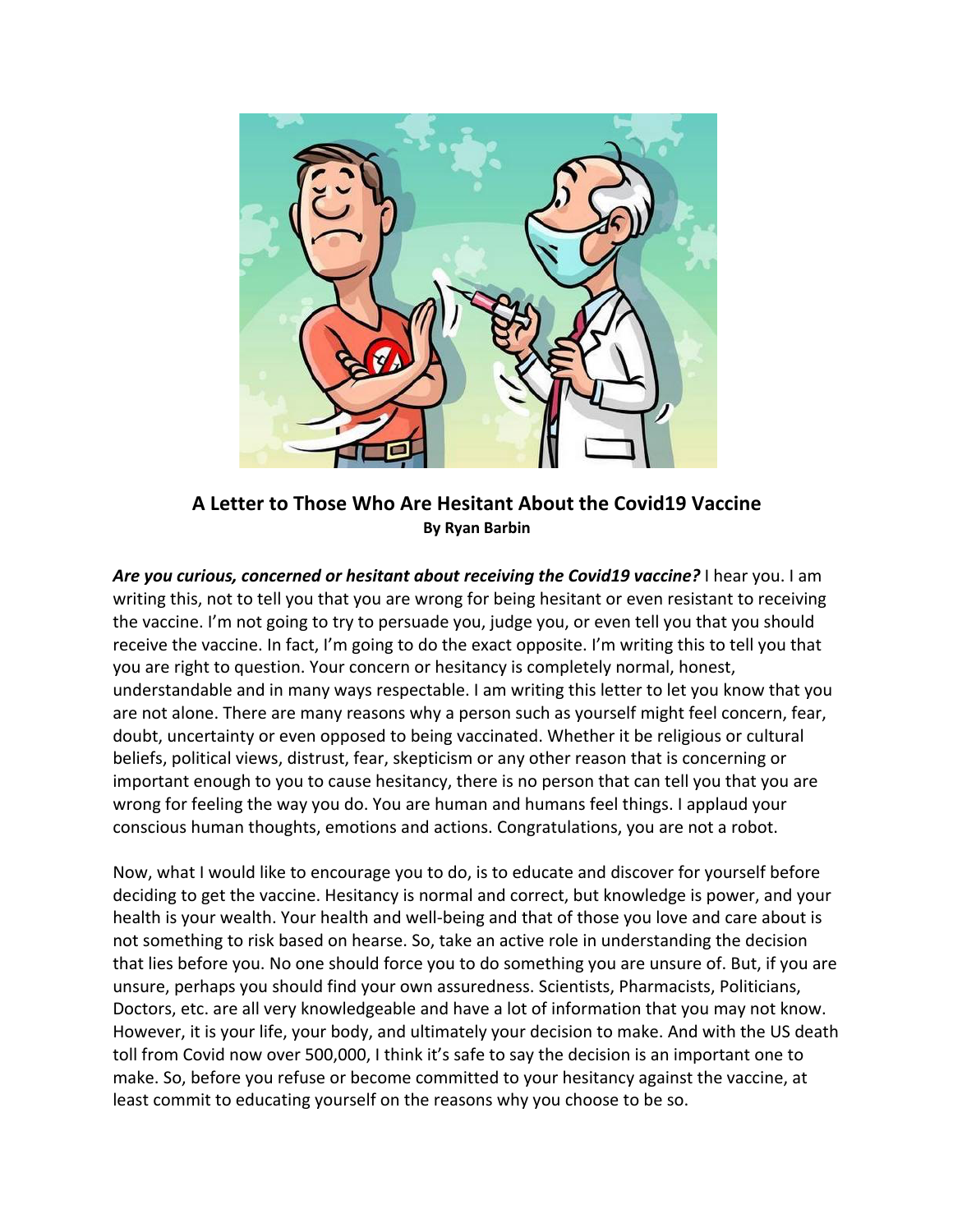If this seems like a lot to consider and take in, I assure you that it is not as difficult as it seems. In fact, I will suggest some simple, self-discovery options that you can easily do to assist in making an educated decision for yourself before deciding to get vaccinated.

- **1.) Talk to medical professionals that you know and trust.** We've all seen Dr. Fauci and a slew of other medical professionals discussing numbers and details about the virus and the vaccines. However, you can tell me there is a shark in the water, but until I've seen a fin with my own eyes or met and spoke to a person who lost a leg to a shark attack, I might still consider going swimming. So, talk with your doctors or with a friend or family member in the medical field whom you know and trust. Educated medical professionals have invaluable information that can help you make a decision, and if that professional is someone you know and trust, it will help ease your concerns.
- **2.) Talk to someone who is considered "high risk" or someone who has had the virus.**  Perhaps you are young, healthy and unconcerned about the virus due to the risk to you is low. However, if you have a friend, neighbor, family member or loved one with diabetes or some underlying medical condition, or a grandparent who is up in age and therefore they are considered "high risk". Talk to them. Ask how they feel about getting the vaccine or whether they are concerned about the virus. If you are not worried about yourself catching Covid, maybe considering how they feel may help you make a wellinformed decision. If perhaps you know someone who has or had the virus, talk to them about their experience and consider them when making the decision to receive the vaccine.
- **3.)** Talk to someone who has already received the vaccine. Perhaps you don't know anyone personally who has tested positive for Covid, or that has an underlying medical condition, but you may know someone who has already received the vaccine. Talk to them about their experience with getting the vaccine. Ask about the process they went through to get vaccinated. Ask about any side effects they may have experienced after receiving the vaccine. Understanding what others experienced may help to ease your worries or concerns.
- **4.) Have faith.** Keep in mind that the virus and the vaccine is new to all of us. And though there is still a lot of unavoidable uncertainty regarding both, we are learning more every single day. Also, keep in mind that this is not the first pandemic we have faced in society. Over the years we have fought a plethora of viruses and epidemics including SARS, Swine Flu, Ebola, even the Black Plague. All of which were new, scary, uncertain and yet we learned and developed vaccines and cures and together we defeated these uncertain threats through educated medical advancements and practices. This is no different, and with a little faith and the right treatments we can defeat this virus as well.

So, before you put up your walls of resistance or distrust against the vaccines, take a little time and do a little self-discovery and consideration for the medical advances that are being made and for the threat that presents itself. Do it for your own health and for those you know, love and trust. You don't have to have all the facts and all the figures to make an educated and informed decision. You only have to remain open-minded, willing to understand, and wanting